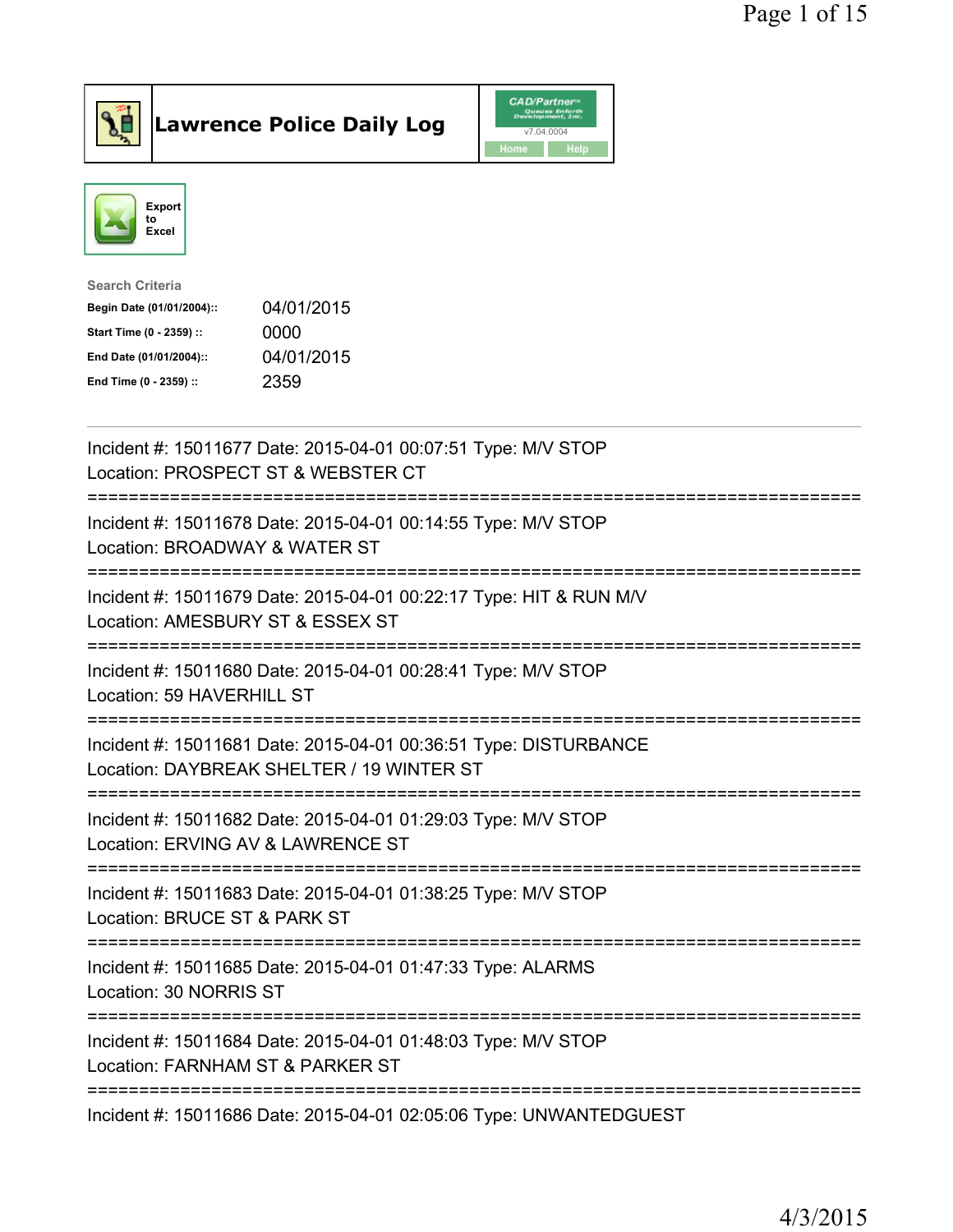Location: 99 WINTHROP AV =========================================================================== Incident #: 15011687 Date: 2015-04-01 02:06:25 Type: NOISE ORD Location: 32 DARTMOUTH ST =========================================================================== Incident #: 15011688 Date: 2015-04-01 02:09:30 Type: M/V STOP Location: HAVERHILL ST & LAWRENCE ST =========================================================================== Incident #: 15011689 Date: 2015-04-01 02:16:47 Type: M/V STOP Location: ALDER ST & LAWRENCE ST =========================================================================== Incident #: 15011690 Date: 2015-04-01 02:33:31 Type: M/V STOP Location: 50 BROADWAY =========================================================================== Incident #: 15011691 Date: 2015-04-01 02:36:16 Type: M/V STOP Location: DENNYS / 39 WINTHROP AV =========================================================================== Incident #: 15011692 Date: 2015-04-01 02:37:11 Type: M/V STOP Location: BRADFORD ST & BROADWAY =========================================================================== Incident #: 15011693 Date: 2015-04-01 02:42:58 Type: M/V STOP Location: MYRTLE ST & SPRUCE ST =========================================================================== Incident #: 15011694 Date: 2015-04-01 02:48:16 Type: M/V STOP Location: FALLS BRIDGE =========================================================================== Incident #: 15011695 Date: 2015-04-01 03:13:26 Type: M/V STOP Location: ESSEX ST =========================================================================== Incident #: 15011696 Date: 2015-04-01 03:56:48 Type: M/V STOP Location: S BROADWAY =========================================================================== Incident #: 15011697 Date: 2015-04-01 04:05:52 Type: M/V STOP Location: MAY ST =========================================================================== Incident #: 15011698 Date: 2015-04-01 04:28:29 Type: LOUD NOISE Location: 254 FARNHAM ST =========================================================================== Incident #: 15011699 Date: 2015-04-01 04:46:51 Type: M/V STOP Location: ANDOVER ST & BEACON ST =========================================================================== Incident #: 15011700 Date: 2015-04-01 05:05:43 Type: SUS PERS/MV Location: CENTRAL BRIDGE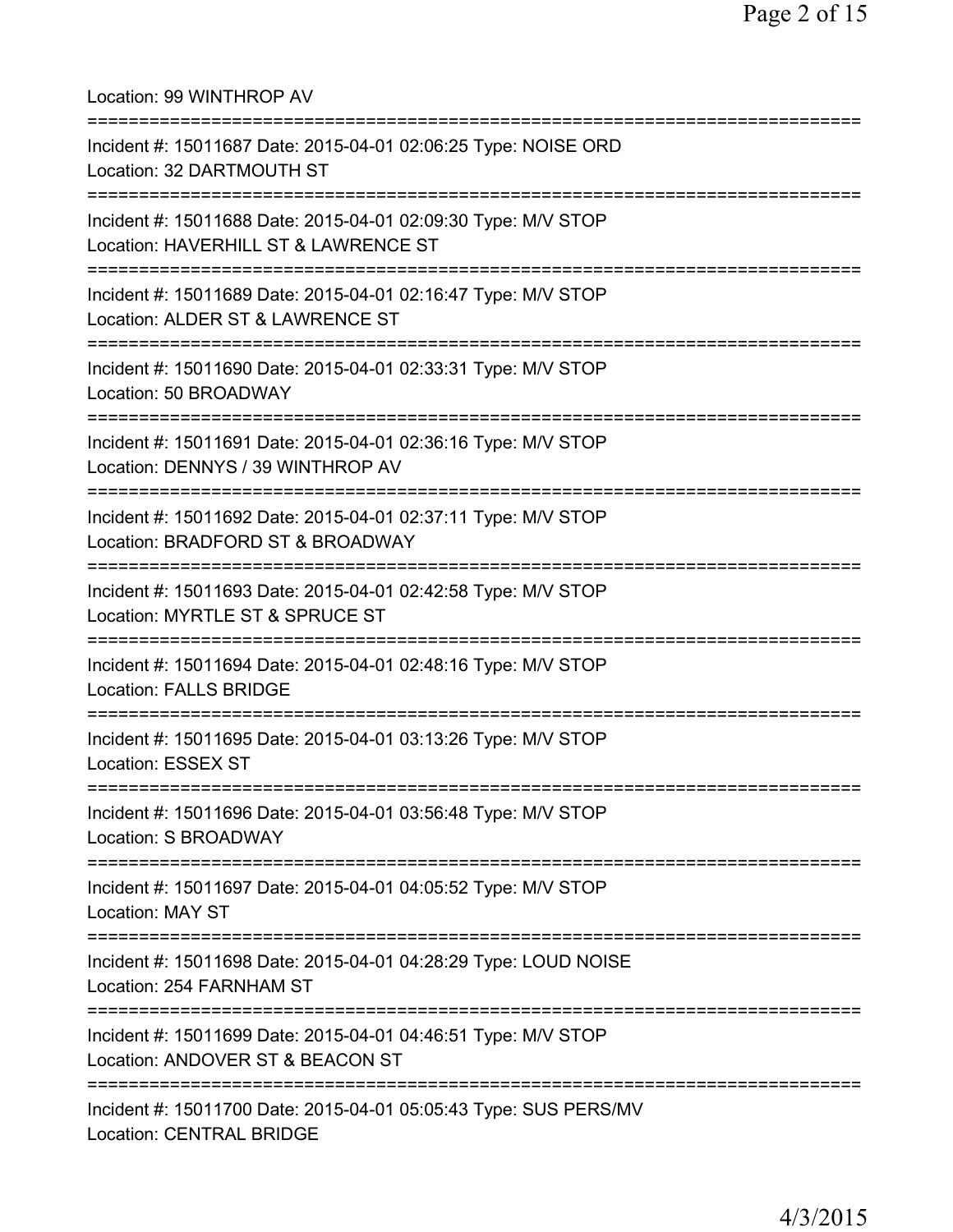| =========================                                                                                                                                     |
|---------------------------------------------------------------------------------------------------------------------------------------------------------------|
| Incident #: 15011701 Date: 2015-04-01 05:22:27 Type: ALARMS<br>Location: 33 HAMLET ST                                                                         |
| Incident #: 15011702 Date: 2015-04-01 05:22:53 Type: B&E/MV/PROG<br>Location: 363 HAVERHILL ST                                                                |
| Incident #: 15011703 Date: 2015-04-01 05:42:54 Type: M/V STOP<br>Location: MARSTON ST & STORROW ST<br>===========================                             |
| Incident #: 15011704 Date: 2015-04-01 05:47:38 Type: DOMESTIC/PROG<br>Location: 28 SPRINGFIELD ST FL 3                                                        |
| Incident #: 15011705 Date: 2015-04-01 06:37:07 Type: M/V STOP<br>Location: HAVERHILL ST & MORTON ST                                                           |
| Incident #: 15011707 Date: 2015-04-01 06:46:39 Type: LARCENY/PAST<br>Location: 112 MARSTON ST                                                                 |
| Incident #: 15011706 Date: 2015-04-01 06:46:51 Type: PARK & WALK<br><b>Location: BROADWAY</b><br>------------------                                           |
| Incident #: 15011708 Date: 2015-04-01 07:14:35 Type: MV/BLOCKING<br>Location: 106 ABBOTT ST                                                                   |
| Incident #: 15011709 Date: 2015-04-01 07:42:08 Type: M/V STOP<br>Location: BROADWAY & CEDAR ST                                                                |
| ===================<br>Incident #: 15011710 Date: 2015-04-01 07:44:31 Type: M/V STOP<br>Location: RT 114                                                      |
| :============================<br>Incident #: 15011711 Date: 2015-04-01 07:46:15 Type: CLOSE STREET<br>Location: MARKET ST & PARKER ST                         |
| Incident #: 15011712 Date: 2015-04-01 07:50:52 Type: M/V STOP<br>Location: HAMPSHIRE & WHITE                                                                  |
| Incident #: 15011713 Date: 2015-04-01 07:54:21 Type: M/V STOP<br>Location: HAVERHILL ST & JACKSON ST                                                          |
| ===============================<br>==============<br>Incident #: 15011714 Date: 2015-04-01 07:55:20 Type: AUTO ACC/NO PI<br>Location: CARVER ST & SHATTUCK ST |
|                                                                                                                                                               |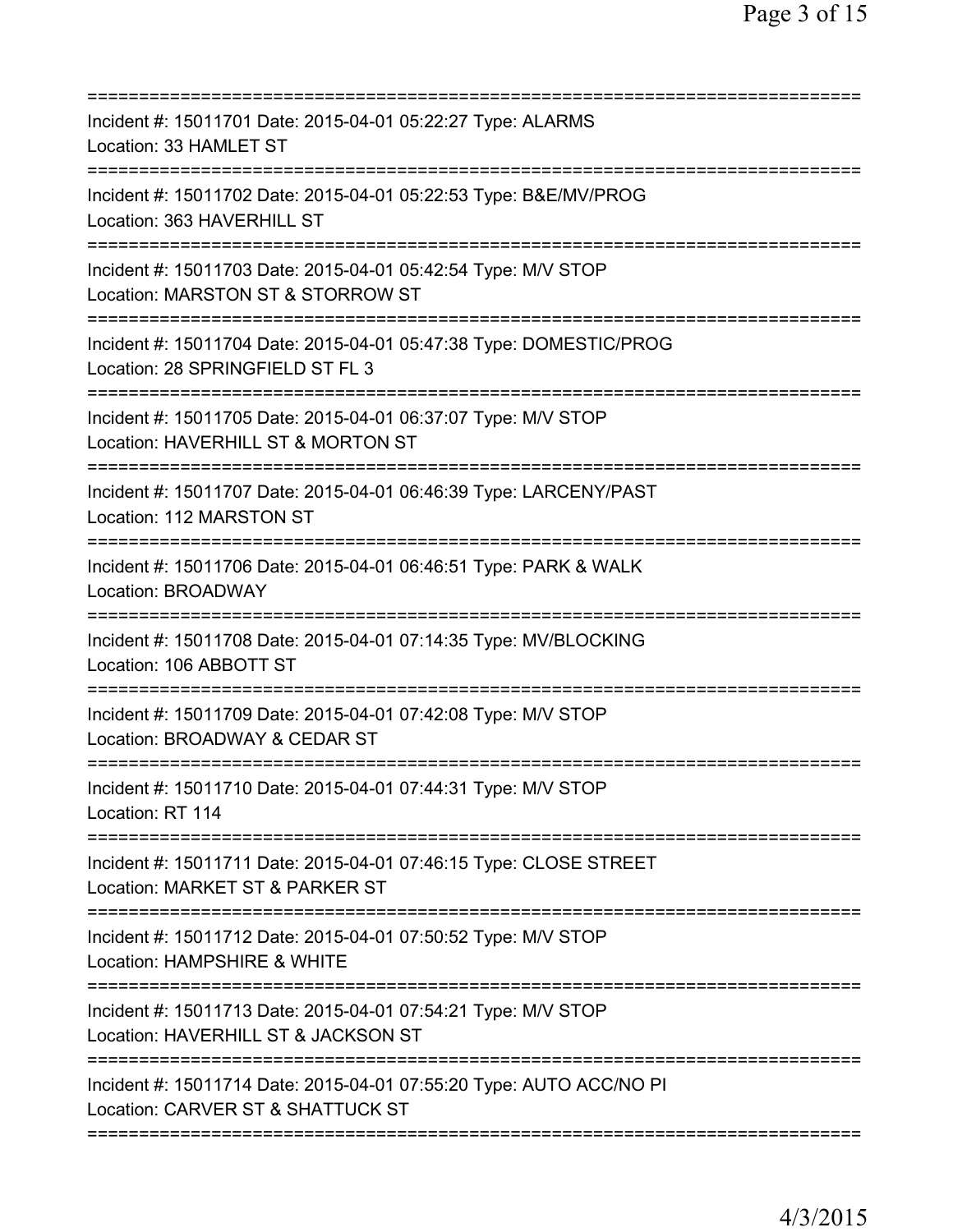| Incident #: 15011715 Date: 2015-04-01 08:52:15 Type: E911 HANGUP<br>Location: 34 HAVERHILL ST                                      |
|------------------------------------------------------------------------------------------------------------------------------------|
| Incident #: 15011716 Date: 2015-04-01 08:53:44 Type: ALARMS<br>Location: 2 APPLETON ST                                             |
| Incident #: 15011717 Date: 2015-04-01 08:56:30 Type: DISTURBANCE<br>Location: 248 BROADWAY                                         |
| Incident #: 15011718 Date: 2015-04-01 09:08:40 Type: ALARM/BURG<br>Location: DOMINOS / 58 S BROADWAY                               |
| Incident #: 15011719 Date: 2015-04-01 09:28:01 Type: B&E/PAST<br>Location: 362 HAVERHILL ST                                        |
| Incident #: 15011720 Date: 2015-04-01 09:28:55 Type: 209A/SERVE<br>Location: 12 BEDFORD ST                                         |
| Incident #: 15011721 Date: 2015-04-01 09:31:38 Type: 209A/SERVE<br>Location: 12 BEDFORD ST<br>;=================================== |
| Incident #: 15011722 Date: 2015-04-01 09:33:49 Type: SUS PERS/MV<br>Location: 205 BROADWAY                                         |
| Incident #: 15011723 Date: 2015-04-01 09:36:27 Type: ALARM/BURG<br>Location: 311 BROADWAY                                          |
| Incident #: 15011724 Date: 2015-04-01 09:41:35 Type: LARCENY/PAST<br>Location: GUILMETTE SCHOOL / 80 BODWELL ST                    |
| Incident #: 15011725 Date: 2015-04-01 09:45:38 Type: 209A/SERVE<br>Location: 5 COMMUNITY AV                                        |
| Incident #: 15011726 Date: 2015-04-01 09:54:05 Type: 209A/SERVE<br>Location: 28 WARWICK ST                                         |
| Incident #: 15011727 Date: 2015-04-01 10:09:54 Type: 209A/SERVE<br>Location: 18 FRANKLIN ST                                        |
| Incident #: 15011728 Date: 2015-04-01 10:10:22 Type: SUS PERS/MV<br>Location: 205 BROADWAY                                         |
| Incident #: 15011729 Date: 2015-04-01 10:13:42 Type: KEEP PEACE                                                                    |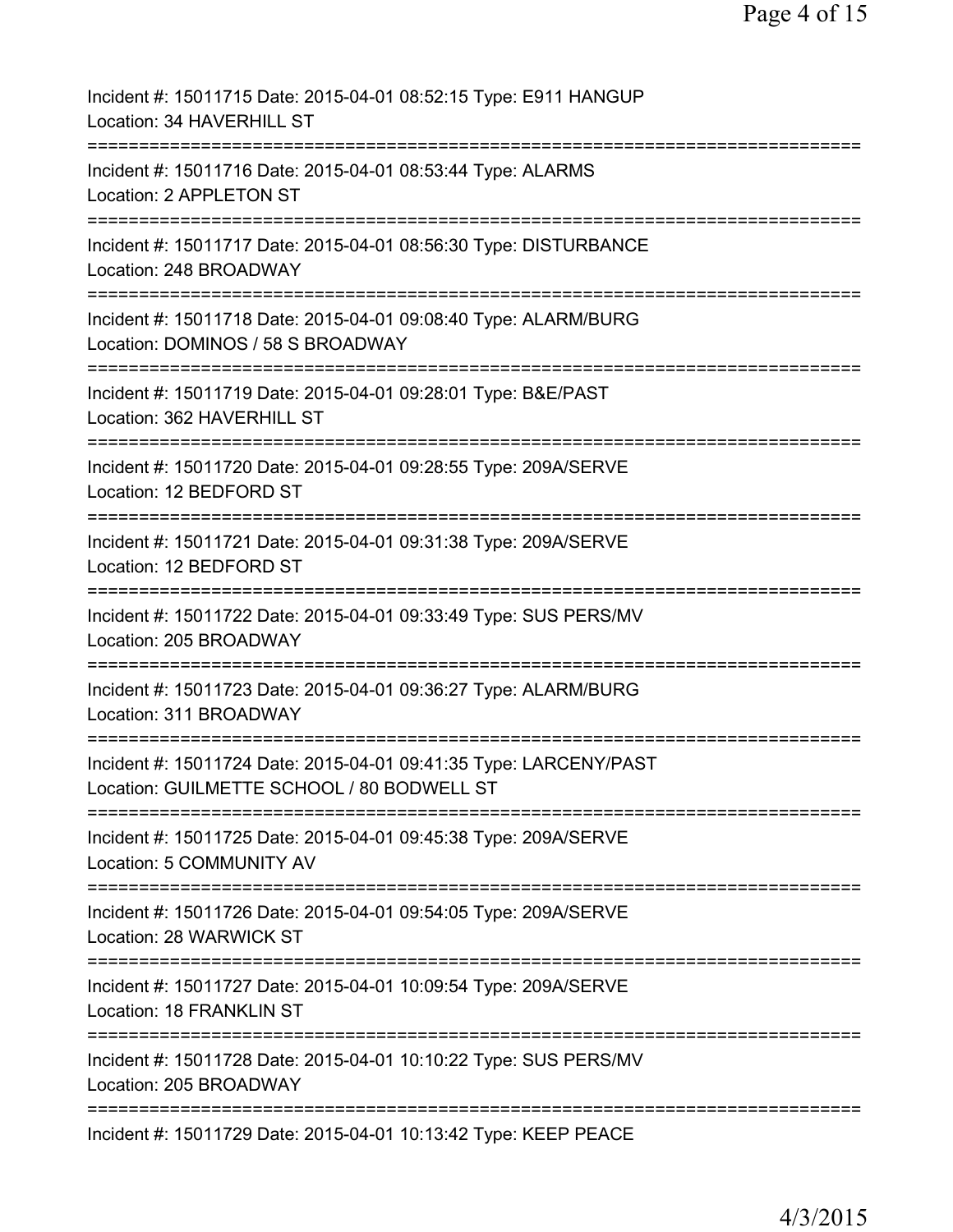Location: 10 EMBANKMENT RD =========================================================================== Incident #: 15011730 Date: 2015-04-01 10:24:06 Type: HIT & RUN M/V Location: WALK-IN / 809 ESSEX ST =========================================================================== Incident #: 15011731 Date: 2015-04-01 10:25:01 Type: PARK & WALK Location: 205 BROADWAY =========================================================================== Incident #: 15011732 Date: 2015-04-01 10:28:04 Type: SUS PERS/MV Location: BROADWAY & CONCORD ST =========================================================================== Incident #: 15011733 Date: 2015-04-01 10:33:53 Type: AUTO ACC/NO PI Location: MERRIMACK ST & S BROADWAY =========================================================================== Incident #: 15011734 Date: 2015-04-01 10:41:09 Type: SUS PERS/MV Location: 196 BROADWAY =========================================================================== Incident #: 15011735 Date: 2015-04-01 10:41:50 Type: M/V STOP Location: S BROADWAY & WEARE ST =========================================================================== Incident #: 15011736 Date: 2015-04-01 10:42:51 Type: M/V STOP Location: 0 AMESBURY ST =========================================================================== Incident #: 15011737 Date: 2015-04-01 10:44:46 Type: M/V STOP Location: FERGUSON ST & S BROADWAY =========================================================================== Incident #: 15011738 Date: 2015-04-01 10:44:51 Type: MEDIC SUPPORT Location: 253 PARK ST FL 2 =========================================================================== Incident #: 15011739 Date: 2015-04-01 10:47:16 Type: SUS PERS/MV Location: 50 BROADWAY =========================================================================== Incident #: 15011740 Date: 2015-04-01 10:49:27 Type: SUS PERS/MV Location: LAWRENCE MEAT COMPANY / 264 LOWELL ST =========================================================================== Incident #: 15011741 Date: 2015-04-01 10:59:49 Type: SUS PERS/MV Location: 50 BROADWAY =========================================================================== Incident #: 15011742 Date: 2015-04-01 11:05:20 Type: AUTO ACC/UNK PI Location: 280 MERRIMACK ST =========================================================================== Incident #: 15011743 Date: 2015-04-01 11:06:09 Type: M/V STOP Location: CANAL ST & FRANKLIN ST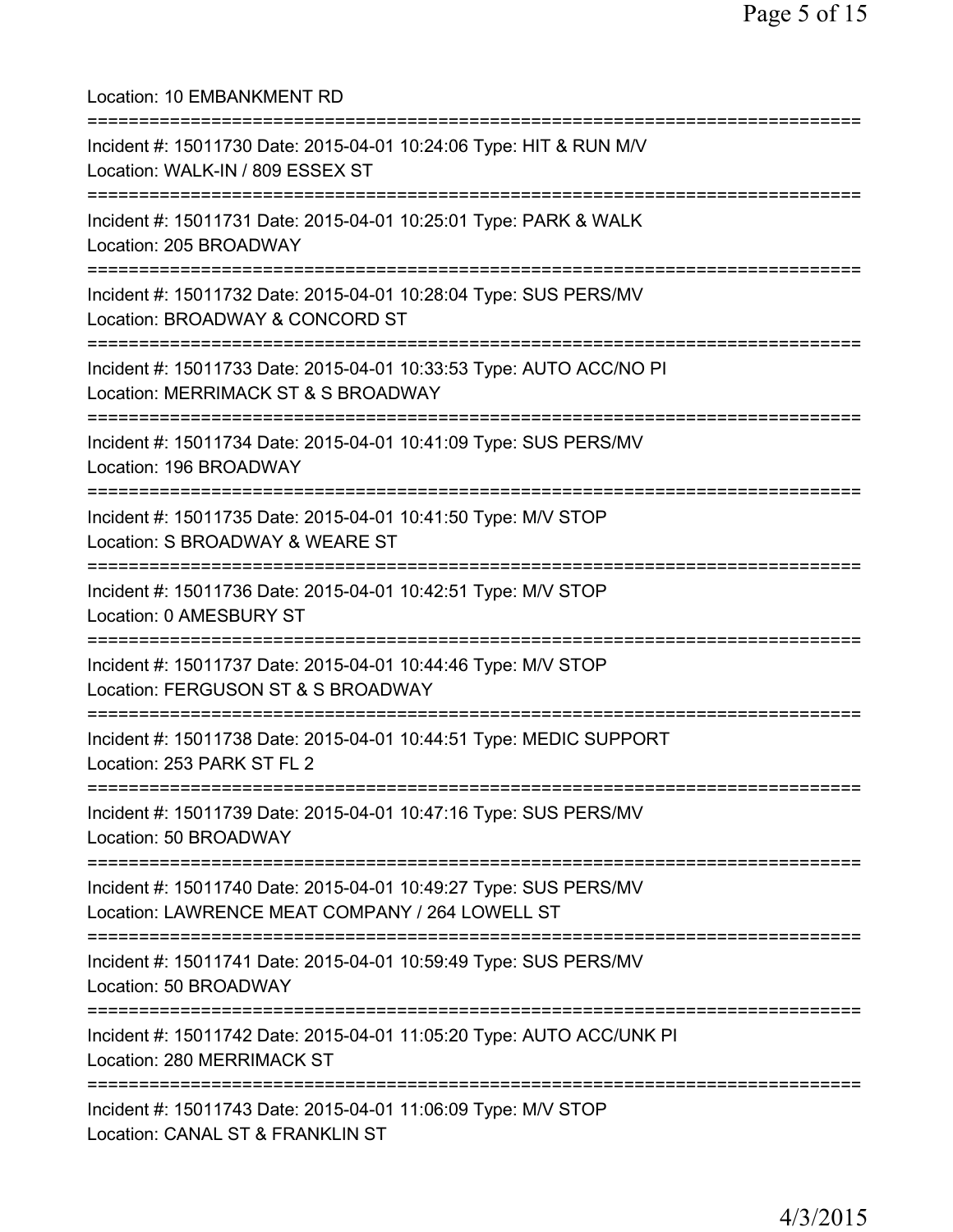| ============================                                                                                                        |
|-------------------------------------------------------------------------------------------------------------------------------------|
| Incident #: 15011744 Date: 2015-04-01 11:08:09 Type: M/V STOP<br>Location: FRONT ST & S BROADWAY                                    |
| Incident #: 15011745 Date: 2015-04-01 11:09:44 Type: LARCENY/PAST<br>Location: 1 TREMONT ST                                         |
| Incident #: 15011746 Date: 2015-04-01 11:18:46 Type: M/V STOP<br>Location: BRADFORD ST & BROADWAY                                   |
| Incident #: 15011747 Date: 2015-04-01 11:19:16 Type: M/V STOP<br>Location: S BROADWAY & SALEM ST                                    |
| Incident #: 15011748 Date: 2015-04-01 11:27:43 Type: TOW OF M/V<br>Location: 55 WINTHROP AV                                         |
| Incident #: 15011749 Date: 2015-04-01 11:30:57 Type: SUS PERS/MV<br>Location: BROADWAY & WATER ST<br>=======                        |
| Incident #: 15011750 Date: 2015-04-01 11:35:20 Type: M/V STOP<br>Location: S. BROADWAY & MERRIMACK ST                               |
| Incident #: 15011751 Date: 2015-04-01 11:44:55 Type: 209A/SERVE<br>Location: 13 EUTAW ST<br>===================================     |
| Incident #: 15011753 Date: 2015-04-01 11:49:26 Type: TENANT PROB<br>Location: 70 RAILROAD ST                                        |
| Incident #: 15011752 Date: 2015-04-01 11:49:44 Type: PARK & WALK<br>Location: BRADFORD ST & BROADWAY                                |
| ==============================<br>Incident #: 15011754 Date: 2015-04-01 11:51:27 Type: M/V STOP<br>Location: BRADFORD ST & BROADWAY |
| Incident #: 15011755 Date: 2015-04-01 11:53:08 Type: M/V STOP<br>Location: BRADFORD ST & BROADWAY                                   |
| Incident #: 15011756 Date: 2015-04-01 11:54:03 Type: M/V STOP<br>Location: 134 S BROADWAY                                           |
| Incident #: 15011757 Date: 2015-04-01 11:56:37 Type: 209A/SERVE<br>Location: 67 AVON ST                                             |
|                                                                                                                                     |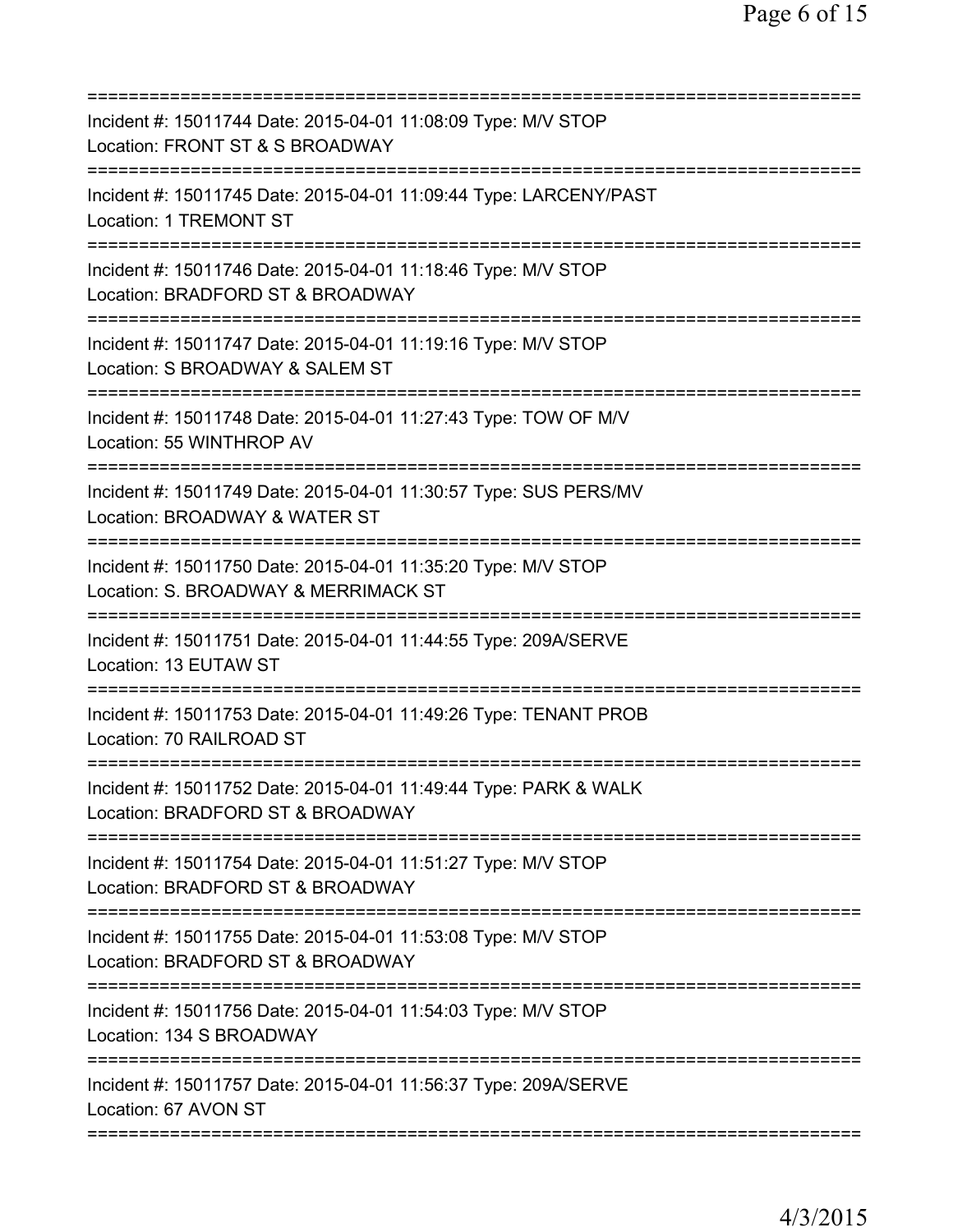| Incident #: 15011758 Date: 2015-04-01 12:04:16 Type: M/V STOP<br>Location: BRADFORD ST & BROADWAY                   |
|---------------------------------------------------------------------------------------------------------------------|
| Incident #: 15011759 Date: 2015-04-01 12:06:43 Type: AUTO ACC/NO PI<br>Location: LAWRENCE ST & MAPLE ST             |
| Incident #: 15011760 Date: 2015-04-01 12:08:12 Type: ALARM/BURG<br>Location: SANTIAGO RESIDENCE / 25 BELLEVUE ST    |
| Incident #: 15011761 Date: 2015-04-01 12:15:40 Type: M/V STOP<br>Location: 309 ANDOVER ST                           |
| Incident #: 15011762 Date: 2015-04-01 12:18:27 Type: TOW OF M/V<br>Location: RIO BAR AND GRILL / 9 APPLETON ST      |
| Incident #: 15011763 Date: 2015-04-01 12:18:38 Type: M/V STOP<br>Location: CENTRAL BRIDGE / 0 MERRIMACK ST          |
| Incident #: 15011764 Date: 2015-04-01 12:19:59 Type: UNKNOWN PROB<br>Location: 51 LAWRENCE ST<br>:================= |
| Incident #: 15011765 Date: 2015-04-01 12:21:41 Type: SUS PERS/MV<br>Location: ABBOTT ST & SHAWSHEEN RD              |
| Incident #: 15011766 Date: 2015-04-01 12:27:28 Type: M/V STOP<br>Location: BROADWAY & CONCORD ST                    |
| Incident #: 15011767 Date: 2015-04-01 12:31:30 Type: M/V STOP<br>Location: GORHAM ST & S BROADWAY                   |
| Incident #: 15011768 Date: 2015-04-01 12:37:05 Type: M/V STOP<br>Location: ANDOVER ST & BLANCHARD ST                |
| Incident #: 15011769 Date: 2015-04-01 12:50:07 Type: M/V STOP<br>Location: 56 AMHERST ST                            |
| Incident #: 15011770 Date: 2015-04-01 12:57:46 Type: TOW OF M/V<br>Location: HESS / 500 S UNION ST                  |
| Incident #: 15011771 Date: 2015-04-01 12:59:51 Type: M/V STOP<br>Location: 51 LAWRENCE ST                           |
| Incident #: 15011772 Date: 2015-04-01 13:01:03 Type: ALARM/BURG                                                     |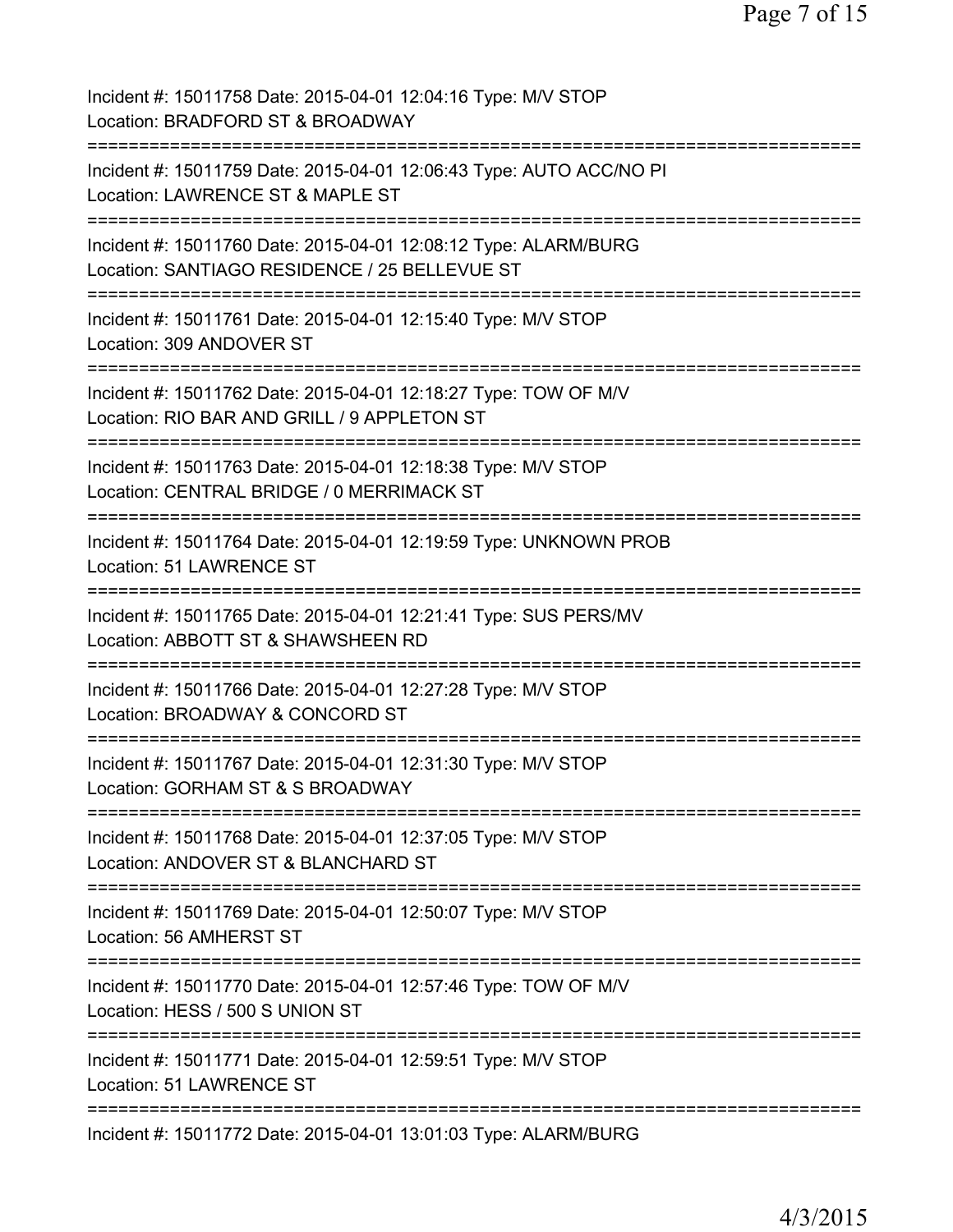Location: FLORES RESIDENCE / 114 SALEM ST FL 2 =========================================================================== Incident #: 15011774 Date: 2015-04-01 13:08:56 Type: SUS PERS/MV Location: ABBOTT ST & SHAWSHEEN RD =========================================================================== Incident #: 15011773 Date: 2015-04-01 13:08:59 Type: M/V STOP Location: BRADFORD ST & BROADWAY =========================================================================== Incident #: 15011775 Date: 2015-04-01 13:10:57 Type: M/V STOP Location: BRADFORD ST & BROADWAY =========================================================================== Incident #: 15011776 Date: 2015-04-01 13:13:54 Type: M/V STOP Location: BRADFORD ST & BROADWAY =========================================================================== Incident #: 15011777 Date: 2015-04-01 13:17:45 Type: DRUG VIO Location: 70 N PARISH RD =========================================================================== Incident #: 15011778 Date: 2015-04-01 13:20:51 Type: LARCENY/PAST Location: BROADWAY & WATER ST =========================================================================== Incident #: 15011779 Date: 2015-04-01 13:24:03 Type: NEIGHBOR PROB Location: 3 STATE ST =========================================================================== Incident #: 15011780 Date: 2015-04-01 13:25:54 Type: M/V STOP Location: GILBERT ST & S BROADWAY =========================================================================== Incident #: 15011782 Date: 2015-04-01 13:27:22 Type: MEDIC SUPPORT Location: 473 ESSEX ST =========================================================================== Incident #: 15011781 Date: 2015-04-01 13:27:44 Type: ALARM/BURG Location: MENA RESIDENCE / 99 SARATOGA ST =========================================================================== Incident #: 15011783 Date: 2015-04-01 13:28:43 Type: 209A/SERVE Location: 5 HAVERHILL ST =========================================================================== Incident #: 15011784 Date: 2015-04-01 13:41:59 Type: ALARM/HOLD Location: 10 S BROADWAY =========================================================================== Incident #: 15011785 Date: 2015-04-01 13:48:10 Type: TOW OF M/V Location: KINGSTON ST & NEWTON ST =========================================================================== Incident #: 15011786 Date: 2015-04-01 13:57:14 Type: SUICIDE ATTEMPT Location: 10 EMBANKMENT RD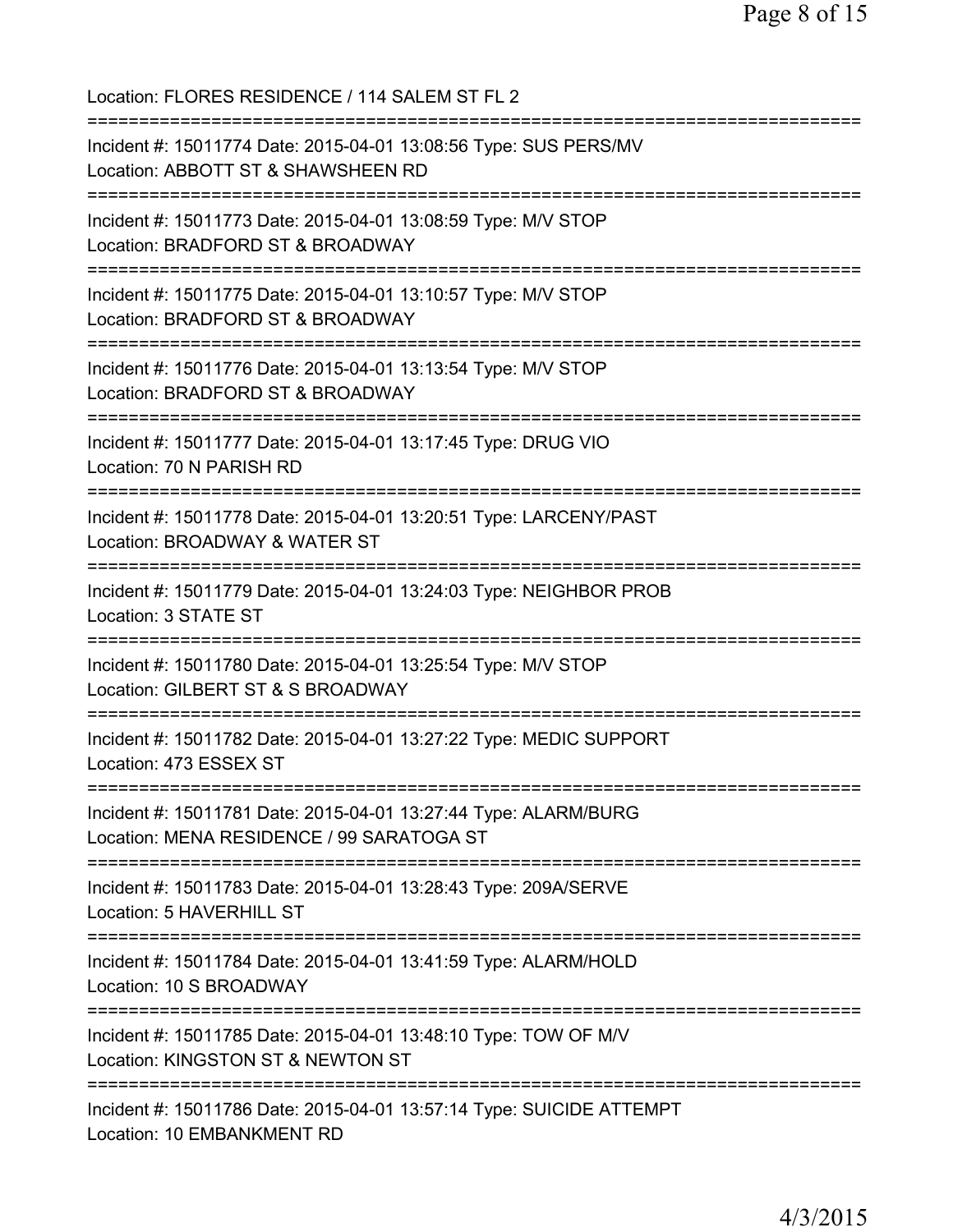| Incident #: 15011787 Date: 2015-04-01 13:59:40 Type: 209A/SERVE<br>Location: 1 GENERAL ST                                                 |
|-------------------------------------------------------------------------------------------------------------------------------------------|
| Incident #: 15011788 Date: 2015-04-01 14:11:54 Type: SUS PERS/MV<br>Location: 99 BRADFORD ST                                              |
| Incident #: 15011789 Date: 2015-04-01 14:27:14 Type: SHOPLIFTING<br>Location: 103 BROADWAY                                                |
| Incident #: 15011790 Date: 2015-04-01 14:31:33 Type: SUS PERS/MV<br><b>Location: HOLLY ST</b>                                             |
| Incident #: 15011791 Date: 2015-04-01 14:43:23 Type: MAL DAMAGE<br>Location: 36 PORTLAND ST                                               |
| ======================================<br>Incident #: 15011792 Date: 2015-04-01 14:56:46 Type: DOMESTIC/PROG<br>Location: 8 ROLLINS ST #1 |
| Incident #: 15011793 Date: 2015-04-01 15:13:18 Type: ALARM/BURG<br>Location: 35 CHICKERING ST<br>============================             |
| Incident #: 15011794 Date: 2015-04-01 15:15:32 Type: M/V STOP<br>Location: GARDEN ST & JACKSON ST                                         |
| Incident #: 15011795 Date: 2015-04-01 15:16:54 Type: SUS PERS/MV<br>Location: 43 PORTLAND ST                                              |
| Incident #: 15011796 Date: 2015-04-01 15:32:13 Type: M/V STOP<br>Location: MERRIMACK ST & S UNION ST                                      |
| Incident #: 15011797 Date: 2015-04-01 15:38:25 Type: M/V STOP<br><b>Location: MARSTON ST</b>                                              |
| Incident #: 15011798 Date: 2015-04-01 15:48:24 Type: M/V STOP<br>Location: BROADWAY & LOWELL ST                                           |
| Incident #: 15011799 Date: 2015-04-01 15:51:49 Type: M/V STOP<br>Location: MARSTON ST & STORROW ST                                        |
| Incident #: 15011800 Date: 2015-04-01 15:54:46 Type: M/V STOP<br>Location: BROADWAY & COMMON ST                                           |
|                                                                                                                                           |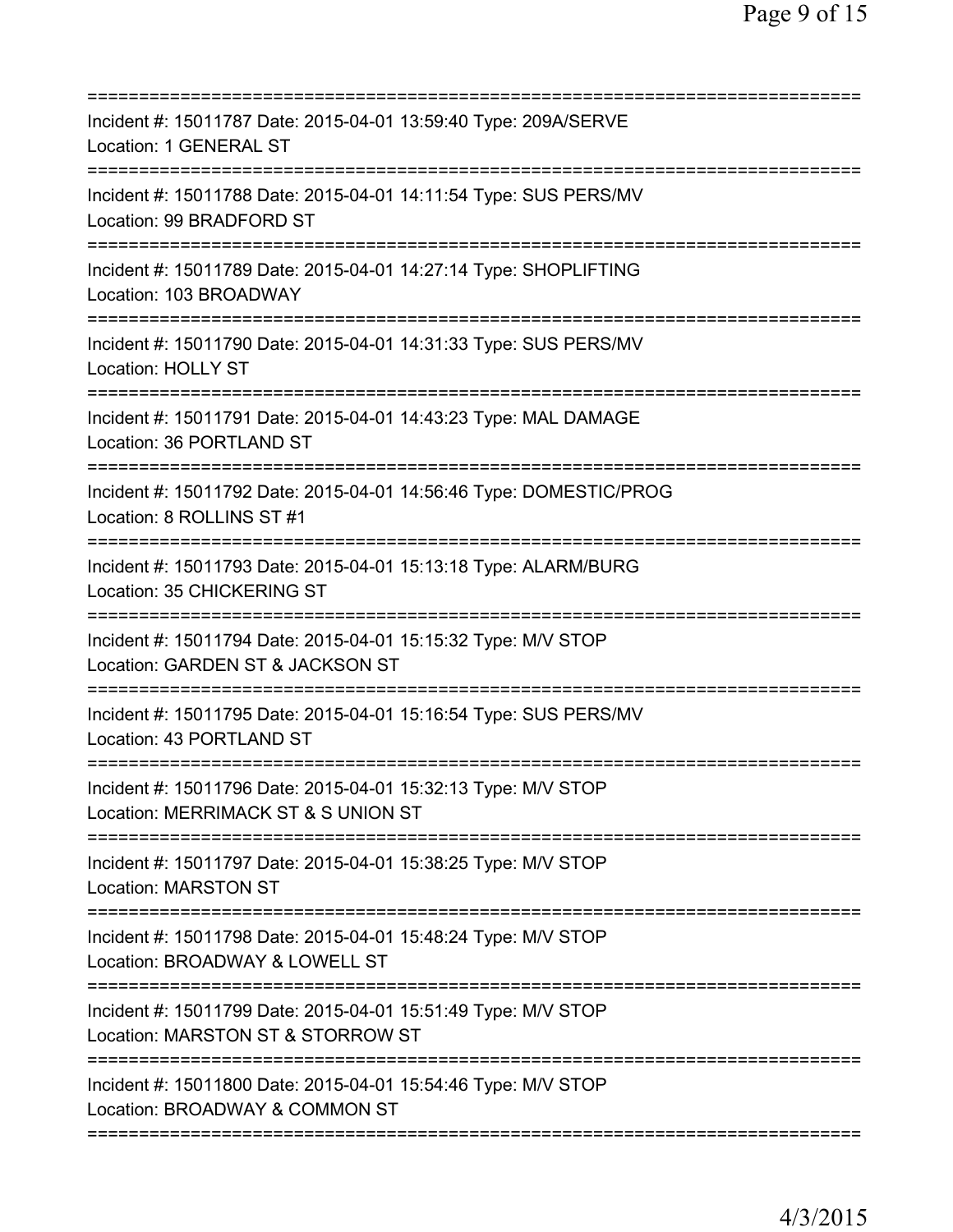| Incident #: 15011801 Date: 2015-04-01 16:17:18 Type: CK WELL BEING<br>Location: 197 MT VERNON ST                                               |
|------------------------------------------------------------------------------------------------------------------------------------------------|
| Incident #: 15011803 Date: 2015-04-01 16:26:02 Type: WARRANT SERVE<br><b>Location: MERRIMACK ST</b>                                            |
| Incident #: 15011802 Date: 2015-04-01 16:26:48 Type: LOST PROPERTY<br>Location: LOWELL ST & OXFORD ST                                          |
| Incident #: 15011804 Date: 2015-04-01 16:33:30 Type: MEDIC SUPPORT<br>Location: 9 KATHERINE ST #2                                              |
| Incident #: 15011805 Date: 2015-04-01 16:38:29 Type: CK WELL BEING<br>Location: SALEM ST                                                       |
| Incident #: 15011806 Date: 2015-04-01 16:47:56 Type: ALARM/BURG<br>Location: 327 HAVERHILL ST                                                  |
| Incident #: 15011807 Date: 2015-04-01 16:59:08 Type: SUS PERS/MV<br>Location: 39 NEWTON ST                                                     |
| Incident #: 15011808 Date: 2015-04-01 16:59:26 Type: ALARM/BURG<br>Location: 25 WARREN ST                                                      |
| Incident #: 15011809 Date: 2015-04-01 17:05:12 Type: DISORDERLY<br><b>Location: FALLS BRIDGE</b>                                               |
| ================================<br>Incident #: 15011810 Date: 2015-04-01 17:14:05 Type: M/V STOP<br>Location: CENTRAL BRIDGE / 0 MERRIMACK ST |
| Incident #: 15011811 Date: 2015-04-01 17:18:59 Type: SUS PERS/MV<br>Location: 120 BRADFORD ST                                                  |
| Incident #: 15011812 Date: 2015-04-01 17:23:57 Type: CK WELL BEING<br>Location: 42 MARBLE AV                                                   |
| Incident #: 15011813 Date: 2015-04-01 17:26:03 Type: M/V STOP<br>Location: 68 E HAVERHILL ST                                                   |
| Incident #: 15011814 Date: 2015-04-01 17:29:49 Type: SUS PERS/MV<br>Location: 505 BROADWAY                                                     |
| Incident #: 15011815 Date: 2015-04-01 17:34:08 Type: M/V STOP                                                                                  |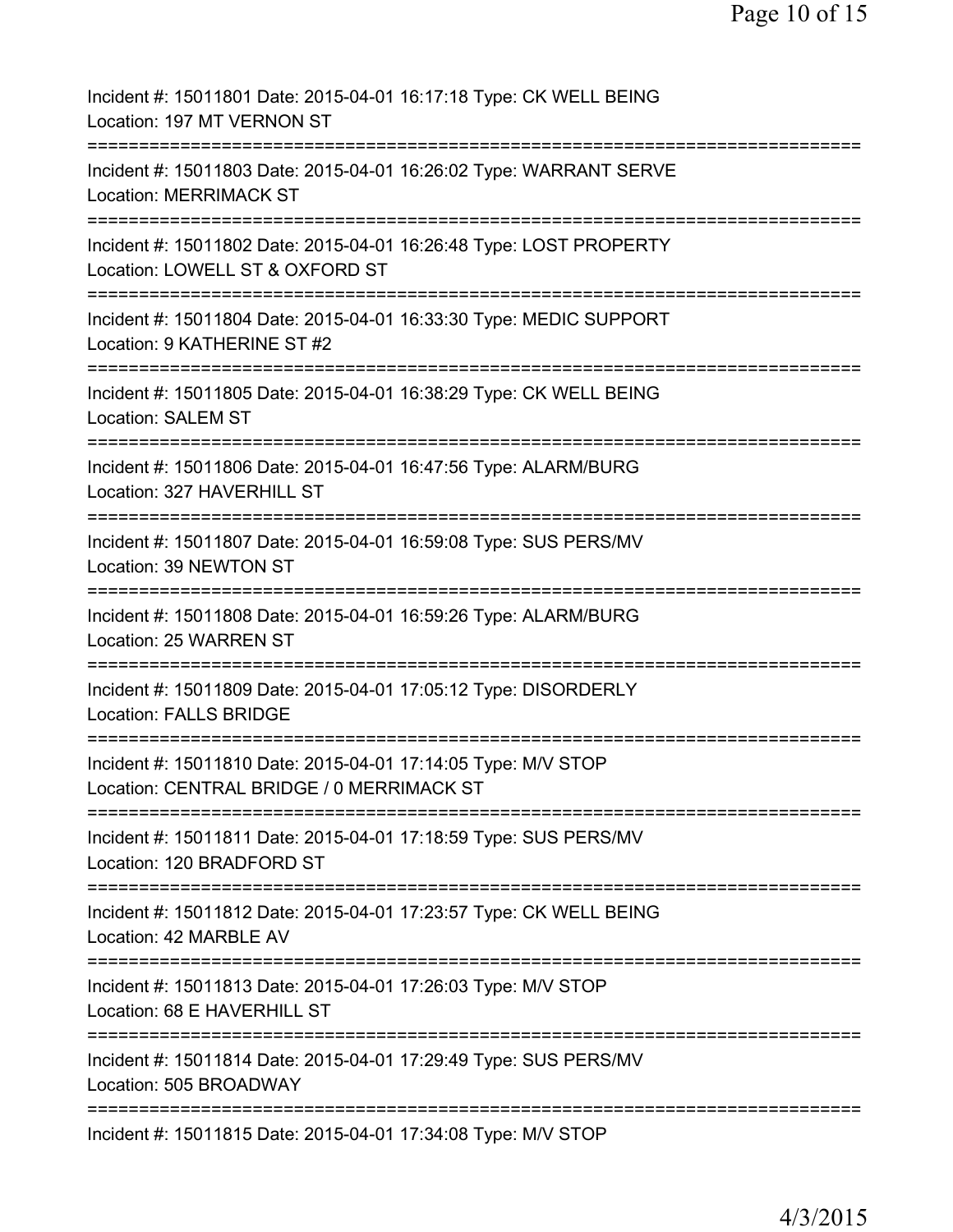Location: 20 FERRY ST

| Incident #: 15011816 Date: 2015-04-01 17:37:48 Type: TOW OF M/V<br>Location: AMESBURY GARDENS / 206 AMESBURY ST                    |
|------------------------------------------------------------------------------------------------------------------------------------|
| Incident #: 15011817 Date: 2015-04-01 17:41:18 Type: ASSSIT AMBULANC<br>Location: 12 METHUEN ST                                    |
| Incident #: 15011818 Date: 2015-04-01 17:43:51 Type: ALARM/BURG<br>Location: 19 DUNSTABLE ST                                       |
| Incident #: 15011819 Date: 2015-04-01 17:44:59 Type: AUTO ACC/UNK PI<br>Location: MERRIMACK VALLEY CREDIT UNION / 500 MERRIMACK ST |
| Incident #: 15011820 Date: 2015-04-01 17:49:54 Type: DRUG VIO<br>Location: BERESFORD ST & JEFFERSON ST                             |
| Incident #: 15011821 Date: 2015-04-01 17:53:09 Type: TRESPASSING<br>Location: 33 BROOK ST                                          |
| Incident #: 15011823 Date: 2015-04-01 18:00:35 Type: LOUD NOISE<br>Location: 46 KINGSTON ST                                        |
| Incident #: 15011822 Date: 2015-04-01 18:01:22 Type: M/V STOP<br>Location: 320 ESSEX ST                                            |
| Incident #: 15011824 Date: 2015-04-01 18:03:54 Type: INVEST CONT<br>Location: 13 AYER RD                                           |
| Incident #: 15011825 Date: 2015-04-01 18:04:54 Type: GENERAL SERV<br>Location: 65 UNION ST                                         |
| Incident #: 15011827 Date: 2015-04-01 18:27:12 Type: CK WELL BEING<br>Location: 61 AMHERST ST                                      |
| Incident #: 15011826 Date: 2015-04-01 18:28:24 Type: M/V STOP<br>Location: 94 MYRTLE ST                                            |
| Incident #: 15011833 Date: 2015-04-01 18:31:10 Type: B&E FOLLOW UP<br>Location: 70 CONGRESS ST                                     |
| Incident #: 15011828 Date: 2015-04-01 18:31:50 Type: DK (DRUNK)<br>Location: 114 LIQUORS / 80 WINTHROP AV                          |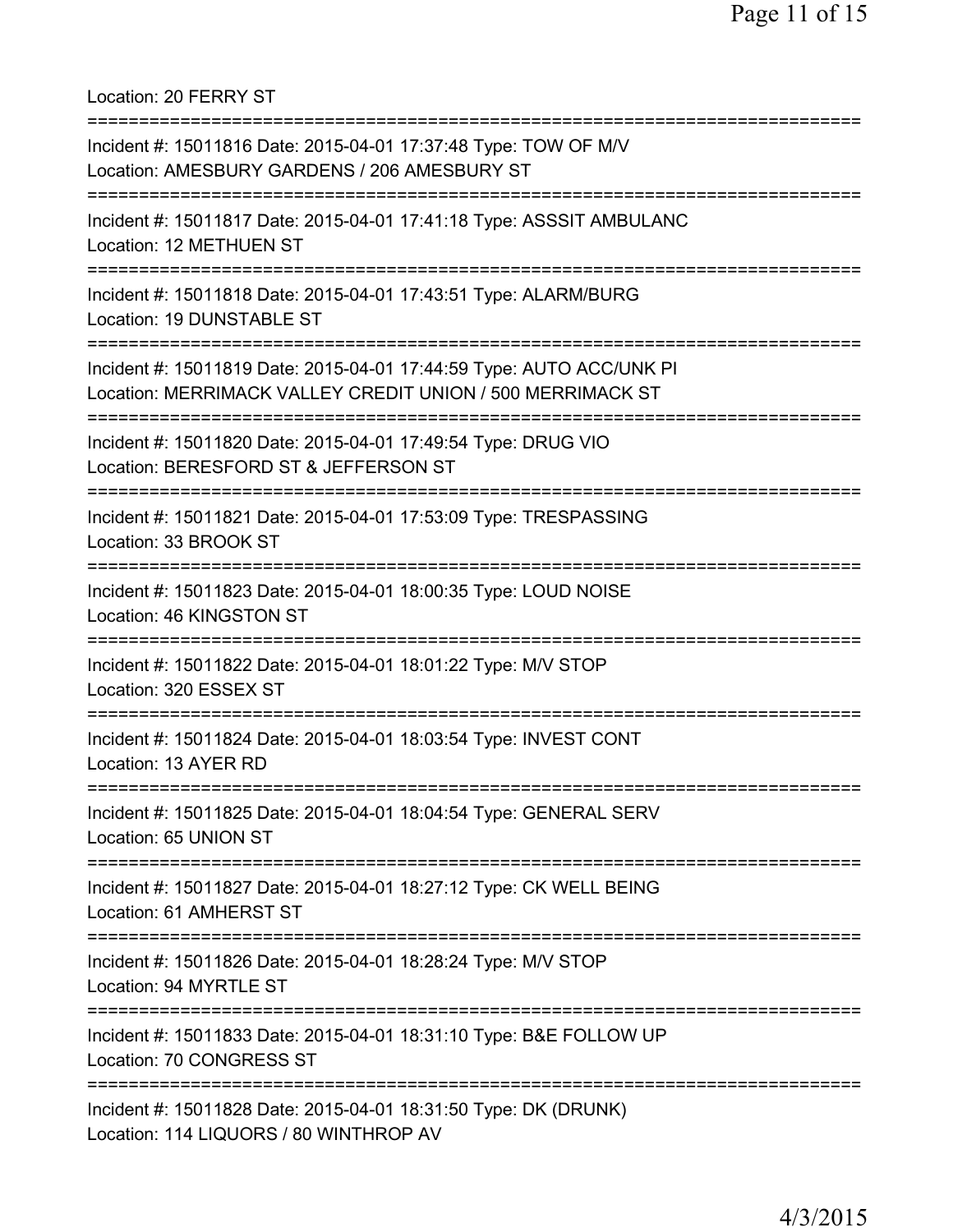| Incident #: 15011829 Date: 2015-04-01 18:33:45 Type: DISTURBANCE<br>Location: 195 WATER ST                                                        |
|---------------------------------------------------------------------------------------------------------------------------------------------------|
| Incident #: 15011831 Date: 2015-04-01 18:34:12 Type: UNWANTEDGUEST<br>Location: 224 WATER ST                                                      |
| Incident #: 15011830 Date: 2015-04-01 18:35:40 Type: M/V STOP<br>Location: 133 LAWRENCE ST                                                        |
| Incident #: 15011832 Date: 2015-04-01 18:37:24 Type: SUS PERS/MV<br>Location: ANDOVER ST & S BROADWAY                                             |
| Incident #: 15011834 Date: 2015-04-01 18:44:16 Type: INVEST CONT<br>Location: 68 BERKELEY ST                                                      |
| Incident #: 15011835 Date: 2015-04-01 19:03:21 Type: M/V STOP<br>Location: COMMON ST & UNION ST                                                   |
| Incident #: 15011836 Date: 2015-04-01 19:04:04 Type: LARCENY/PAST<br>Location: 1 BEACON AV #111 FL 1<br>=========================<br>============ |
| Incident #: 15011837 Date: 2015-04-01 19:10:22 Type: M/V STOP<br><b>Location: 11 LAWRENCE ST</b>                                                  |
| Incident #: 15011838 Date: 2015-04-01 19:11:03 Type: M/V STOP<br>Location: 11 LAWRENCE ST                                                         |
| Incident #: 15011839 Date: 2015-04-01 19:11:39 Type: DISTURBANCE<br>Location: 33 W LAUREL ST                                                      |
| Incident #: 15011840 Date: 2015-04-01 19:25:25 Type: M/V STOP<br>Location: 101 E HAVERHILL ST                                                     |
| Incident #: 15011841 Date: 2015-04-01 19:39:42 Type: HIT & RUN M/V<br>Location: 61C BROOKFIELD ST                                                 |
| Incident #: 15011842 Date: 2015-04-01 19:48:34 Type: M/V STOP<br>Location: 234 LAWRENCE ST                                                        |
| Incident #: 15011843 Date: 2015-04-01 19:57:21 Type: COURT DOC SERVE<br>Location: 8 GREEN ST                                                      |
|                                                                                                                                                   |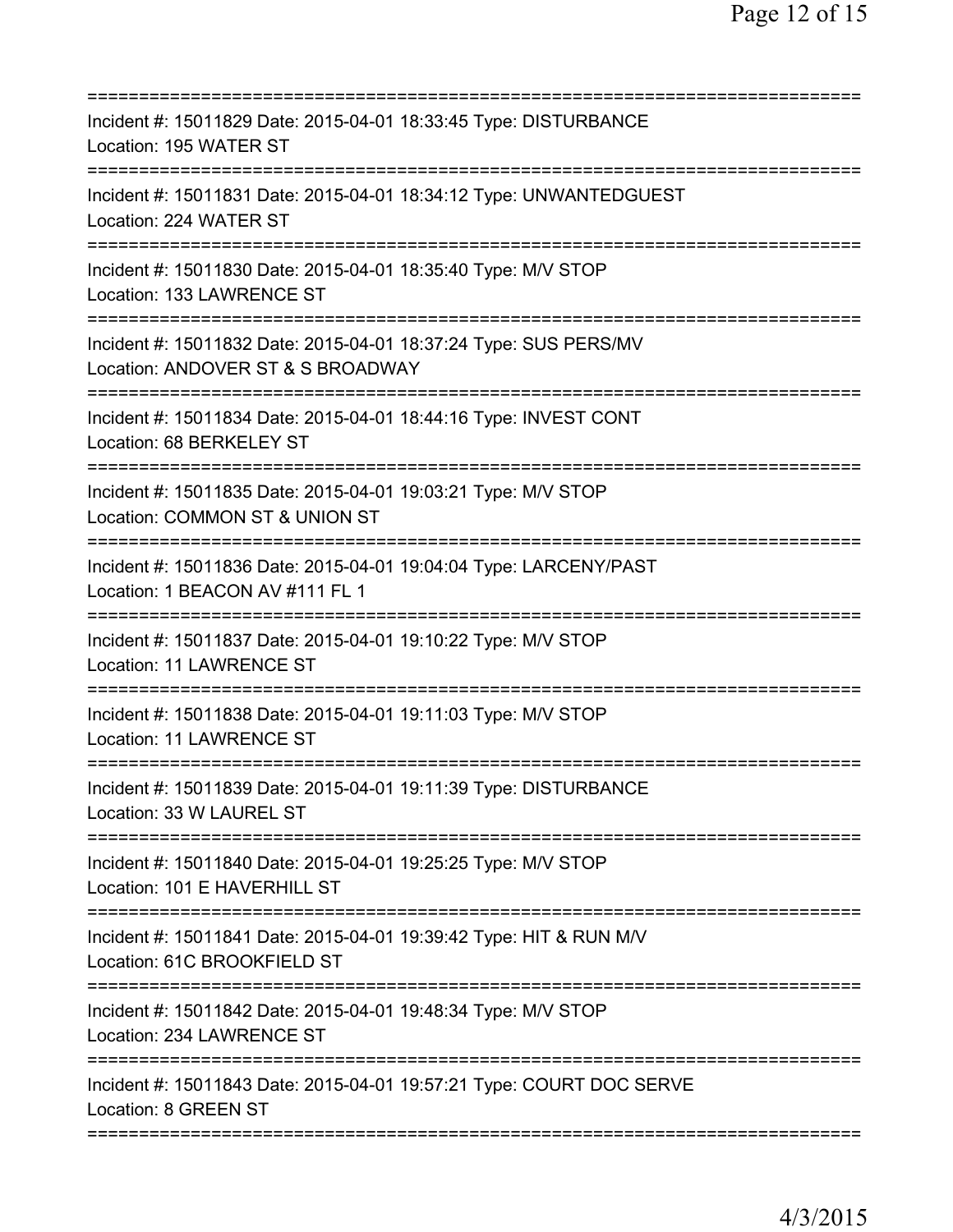Incident #: 15011844 Date: 2015-04-01 20:02:37 Type: SHOPLIFTING Location: GO 1 DOLLAR / 73 WINTHROP AV =========================================================================== Incident #: 15011845 Date: 2015-04-01 20:02:49 Type: SUS PERS/MV Location: HESS GAS / 615 BROADWAY =========================================================================== Incident #: 15011846 Date: 2015-04-01 20:09:45 Type: SUS PERS/MV Location: 153 NEWBURY ST =========================================================================== Incident #: 15011847 Date: 2015-04-01 20:14:46 Type: M/V STOP Location: 414 COMMON ST =========================================================================== Incident #: 15011848 Date: 2015-04-01 20:21:06 Type: M/V STOP Location: 11 LAWRENCE ST =========================================================================== Incident #: 15011849 Date: 2015-04-01 20:23:52 Type: ALARM/BURG Location: 98 BRADFORD ST =========================================================================== Incident #: 15011850 Date: 2015-04-01 20:33:41 Type: MEDIC SUPPORT Location: LAWRENCE HIGH SCHOOL / 233 HAVERHILL ST =========================================================================== Incident #: 15011851 Date: 2015-04-01 20:36:17 Type: M/V STOP Location: COMMON ST & HAMPSHIRE ST =========================================================================== Incident #: 15011852 Date: 2015-04-01 20:39:43 Type: M/V STOP Location: HAMPSHIRE ST & MYRTLE ST =========================================================================== Incident #: 15011853 Date: 2015-04-01 20:55:59 Type: HIT & RUN M/V Location: 20 WARREN ST =========================================================================== Incident #: 15011854 Date: 2015-04-01 21:02:21 Type: SUS PERS/MV Location: 23 LENOX CIR =========================================================================== Incident #: 15011855 Date: 2015-04-01 21:10:23 Type: M/V STOP Location: HAFFNER'S GAS STATION / 69 PARKER ST =========================================================================== Incident #: 15011856 Date: 2015-04-01 21:30:05 Type: MEDIC SUPPORT Location: 101 LOWELL ST FL 3RD =========================================================================== Incident #: 15011857 Date: 2015-04-01 21:39:36 Type: M/V STOP Location: HAVERHILL ST & OXFORD ST =========================================================================== Incident #: 15011858 Date: 2015-04-01 21:46:44 Type: M/V STOP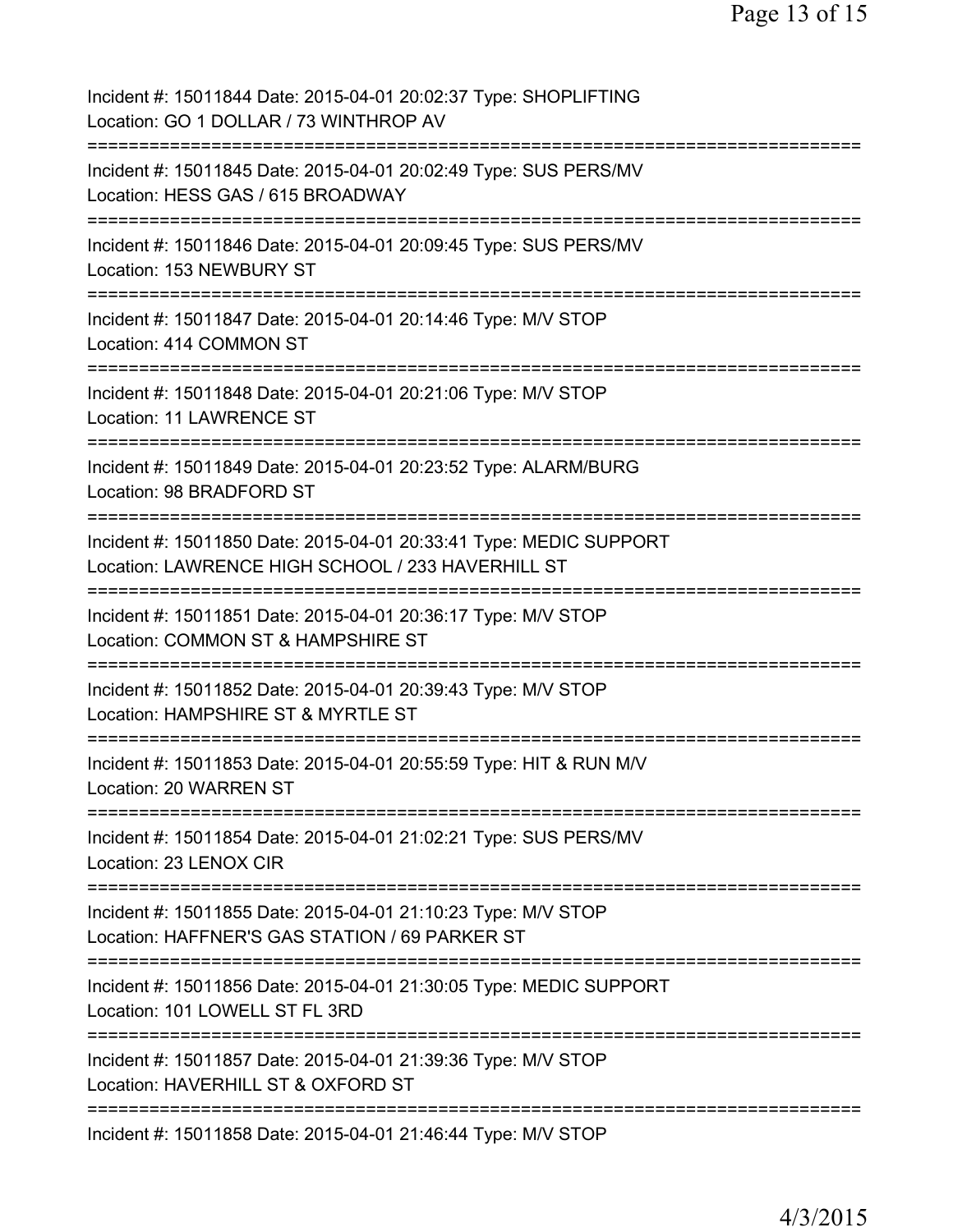Location: AMESBURY ST & LOWELL ST =========================================================================== Incident #: 15011859 Date: 2015-04-01 21:50:00 Type: SUS PERS/MV Location: HAWTHORNE WAY =========================================================================== Incident #: 15011860 Date: 2015-04-01 21:59:37 Type: ALARM/BURG Location: 98 BRADFORD ST =========================================================================== Incident #: 15011861 Date: 2015-04-01 22:05:10 Type: M/V STOP Location: CAMBRIDGE ST & S UNION ST =========================================================================== Incident #: 15011862 Date: 2015-04-01 22:09:09 Type: M/V STOP Location: S UNION ST & SPRINGFIELD ST =========================================================================== Incident #: 15011863 Date: 2015-04-01 22:14:40 Type: CK WELL BEING Location: 217 FARNHAM ST FL 2ND =========================================================================== Incident #: 15011864 Date: 2015-04-01 22:57:11 Type: INVESTIGATION Location: 270 CANAL ST =========================================================================== Incident #: 15011866 Date: 2015-04-01 22:59:40 Type: MISSING PERS Location: 204 OSGOOD ST #18-2 =========================================================================== Incident #: 15011865 Date: 2015-04-01 23:05:43 Type: M/V STOP Location: 193 GARDEN ST =========================================================================== Incident #: 15011867 Date: 2015-04-01 23:11:27 Type: M/V STOP Location: COMMON ST & HAMPSHIRE ST =========================================================================== Incident #: 15011868 Date: 2015-04-01 23:17:15 Type: M/V STOP Location: 194 SARATOGA ST =========================================================================== Incident #: 15011869 Date: 2015-04-01 23:33:15 Type: M/V STOP Location: CENTRAL BRIDGE / 0 MERRIMACK ST =========================================================================== Incident #: 15011870 Date: 2015-04-01 23:36:18 Type: M/V STOP Location: 255 ESSEX ST =========================================================================== Incident #: 15011871 Date: 2015-04-01 23:52:21 Type: M/V STOP Location: ESSEX ST & MILL ST =========================================================================== Incident #: 15011872 Date: 2015-04-01 23:53:59 Type: SPECIAL CHECK Location: 270 CANAL ST